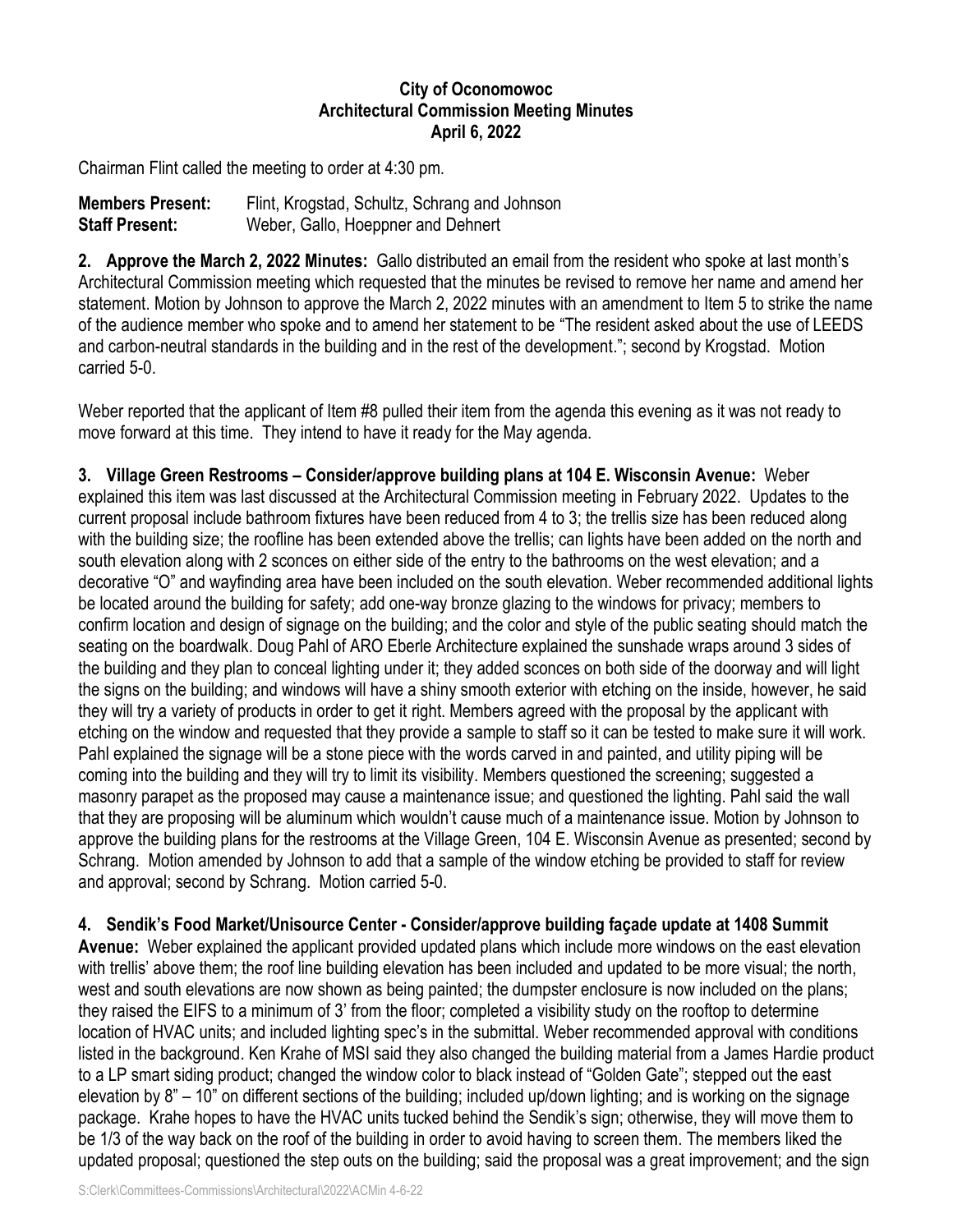has more prominence now. Motion by Flint to approve the building façade update for Sendik's Food Market / Unisource Center at 1408 Summit Avenue as submitted; second by Schultz. Motion carried 5-0.

**5. 137 S. Cross Street – Consider/approve building façade update:** Weber explained the new owner of this property located in the downtown district wants to give the building a new look with blue/green siding; white trim; and black shutters, stair railings and base. Staff has no concerns and recommends approval. The property owner, Jacque Talaska explained she wants to make the building look more professional. She is also considering changing the roof color and adding a door to the left of the porch where there is currently a window in case they want to add a tenant. Gallo questioned the brick pillar color, and Talaska said it matches the roof color and is not red as it appears in the packet. The members suggested enclosing the porch so it is the entry vestibule which would make it look more commercial and be a transition space for people coming/going; and thought the update is a great improvement. Motion by Johnson to approve the building façade update for 137 S. Cross Street as presented; second by Schrang. Motion carried 5-0.

**6. 307 N. Lake Road (Brisk Residence) – Consider/approve building plans for an after-the-fact accessory structure:** Weber explained this for an after-the-fact approval of a children's playhouse on property located in the Isthmus District. The Architectural Commission previously approved updates to the home and a carriage house on the property, and at that time the owners built the playhouse. The playhouse matches the colors and materials of the existing home, and Weber recommends approval of the structure. Property owners Joe and Kathryn Brisk explained they asked their builder about building the accessory structure when they built the carriage house. The structure sits on a gravel pad and was built using the same materials and colors as the home and carriage house. The members questioned if the structure was located in the shore yard setback and said children's playhouses were very common in the area in the late 1800's. Gallo explained this item is going to be on the Plan Commission agenda tonight for an after-the-fact approval also due to its location in the setback. Motion by Schrang to approve the after-the-fact building plans for an accessory structure at 307 N. Lake Road; second by Johnson. Motion carried 5-0.

**7. 1360 Pabst Farms Circle – Consider/approve a Master Sign Plan at 1360 Pabst Farms Circle:** Weber explained this item was on last month's agenda and denied. The applicant made updates to it, and Weber noted some language is missing due to a technical issue and should be added back in. The sign locations have been noted on the updated plans for both tenants. Window signage has been updated to meet City code, and the ground sign has been removed at the applicant's request. Weber added if they decide later on to add a ground sign, they will have to update their master sign plan. Atty Paul Jonas of Michael, Best & Friedrich explained the applicant's desire to not have a ground sign at this time and the plan to change the location of the bike rack. Members explained their reasons for denial of the sign plan at last month's meeting (missing information to make an accurate decision). Weber noted Starbucks only wants signage in 2 "circles" but staff has added 2 additional areas in case they want to add more signage in the future. She noted in this case, the signage could be administratively approved as long as it complies. Motion by Schultz to approve the master sign plan for 1360 Pabst Farms Circle subject to adding to the master sign plan under "Signage General Requirements" that "the total square footage of a single sign shall not exceed 50 sf" and that planning staff can administratively approve additional signage in the future; second by Johnson. Motion carried 5-0.

**8. Momentum Early Learning Childcare – Discuss proposed Building Plans at 1610 Water Place:** Weber explained this item has been pulled from tonight's agenda at the applicant's request. They plan to have their item ready for the May agenda.

**9. You and Your Dog – Discuss proposed Building Plans at 1265 Corporate Center Drive:** Weber explained this applicant requested direction from the members on the design of their new building due to the different styles used in nearby buildings. She added they will be required to have a master sign plan and that the garbage enclosure should include a man door. Renderings were included in the packet which included white and brown wood finish EIFS; a second floor located over part of the main building; metal awnings; painted CMU block; and large covered overhang by the entry. Cameron McFarland of MSI explained the business is expanding, and they want to have the